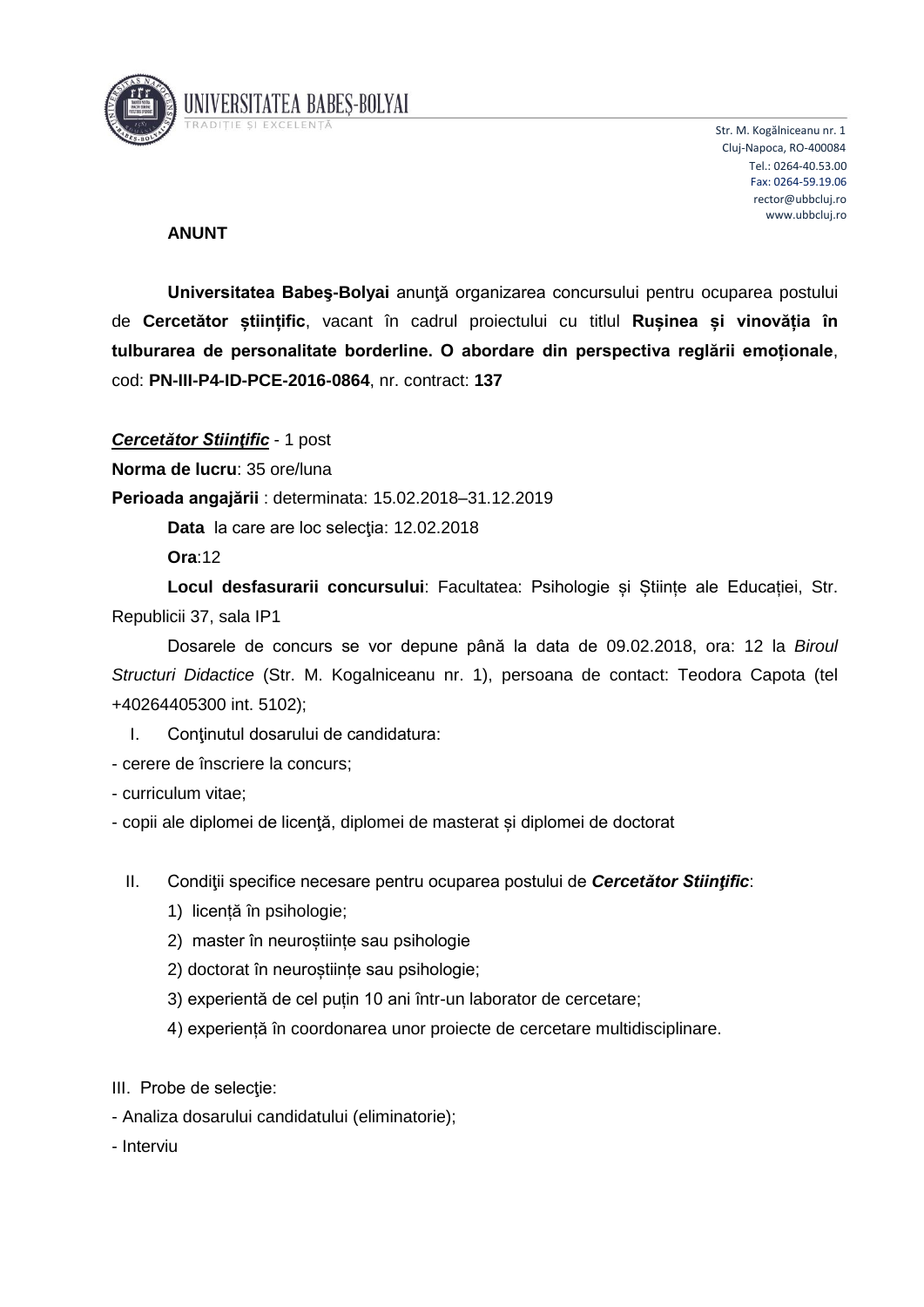

Str. M. Kogălniceanu nr. 1 Cluj-Napoca, RO-400084 Tel.: 0264-40.53.00 Fax: 0264-59.19.06 rector@ubbcluj.ro www.ubbcluj.ro

IV. Alte condiții de selecție și condiții de desfasurare a selecției: Nota minima la fiecare probă: 6 Modul de calcul al notei finale: media notelor la probele 1 şi 2 Ierarhizarea candidatilor: conform mediei la probele 1 si 2

UNIVERSITATEA BABES-BOLYAI

**V.** Tematica: Experiența de cercetare legată de tematica proiectului

## **VI.** Bibliografia:

- American Psychiatric Association. (2013). *Diagnostic and statistical manual of mental disorders (5th ed.)*. Arlington, VA: American Psychiatric Publishing.
- Austin, M. A., Riniolo, T. C., & Porges, S. W. (2007). Borderline personality disorder and emotion regulation: insights from the Polyvagal Theory. *Brain Cogn, 65*, 69–76.
- Bolger, N., & Laurenceau, J.-P. (2013). *Intensive longitudinal research methods: An introduction to diary and experience-sampling research*. New York, NY: Guilford Press.
- Brown, M. Z., Linehan, M. M., Comtois, K. A., Murray, A., & Chapman, A. L. (2009). Shame as a prospective predictor of self-inflicted injury in borderline personality disorder: a multi-modal analysis. *Behaviour Research and Therapy*, *47*, 815–22.
- Crowe, M. (2004). Never good enough--part 1: Shame or borderline personality disorder? *Journal of Psychiatric and Mental Health Nursing*, *11*, 327–34.
- Donatelli, J. A. L., Bybee, J. A., & Buka, S. L. (2007). What Do Mothers Make Adolescents Feel Guilty About? Incidents, Reactions, and Relation to Depression. *Journal of Child and Family Studies*, *16*, 859–875.
- Gratz, K. L., & Roemer, L. (2004). Multidimensional assessment of emotion regulation and dysregulation: Development, factor structure, and initial validation of the difficulties in emotion regulation scale. *Journal of Psychopathology & Behavioral Assessment, 26*(1)*,* 41–54.
- Gratz, K. L., Rosenthal, M. Z., Tull, M. T., Lejuez, C. W., & Gunderson, J. G. (2010). An experimental investigation of emotional reactivity and delayed emotional recovery in borderline personality disorder: the role of shame. *Comprehensive Psychiatry, 51,* 275–85.
- Gratz, K.L. (2001). Measurement of deliberate self-harm: Preliminary data on the Deliberate Self-Harm Inventory. *Journal of Psychopathology & Behavioral Assessment. 23*(4), 253–263.

Gross, J. J. (2015). Emotion Regulation: Current Status and Future Prospects. *Psychological Inquiry*, *26*, 1–26.

- Gross, J.J., & Jazaieri, H. (2014). Emotion, emotion regulation, and psychopathology: An affective science perspective. *Clinical Psychological Science, 2*, 387-401
- Gross, J.J., & John, O.P. (2003). Individual differences in two emotion regulation processes: Implications for affect, relationships, and well-being. *Journal of Personality and Social Psychology, 85*, 348-362.